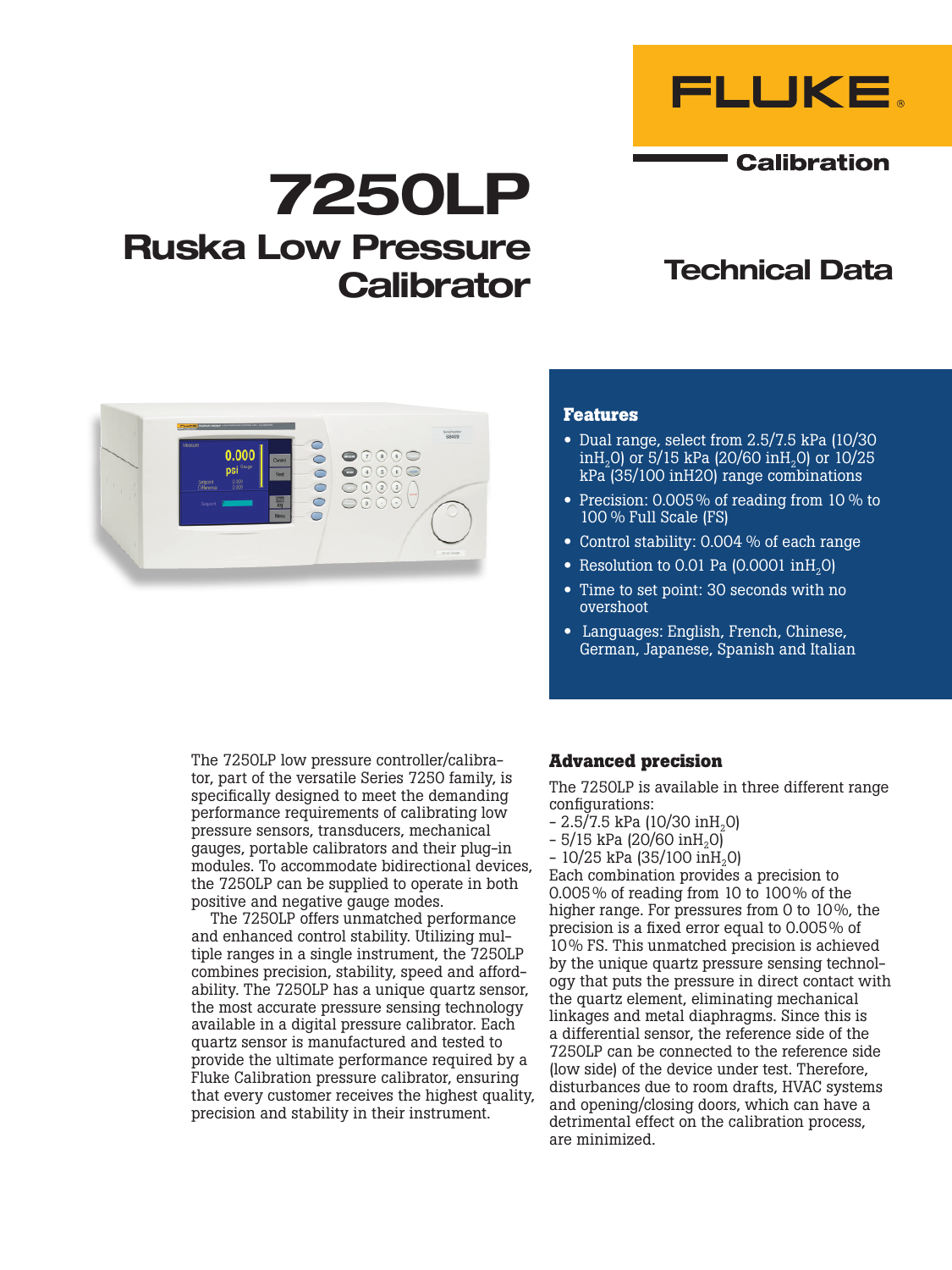

The 7250LP provides both unequalled precision and excellent long term stability due to the inherent properties of quartz. For example, the total uncertainty for a  $10/30$  in  $H<sub>2</sub>O$  range combination over a one year calibration interval is 0.009% of reading or 0.00015 in $H<sub>2</sub>$ O (whichever is greater).

#### **High-speed pressure control**

The 7250LP will reach the commanded setpoint in thirty seconds or less into a 15 cubic inch volume, with no overshoot. Once at pressure, the proprietary pulse width modulated valves will maintain the setpoint to within 0.004% of each range. Therefore, when using the 10 inH2O range in active mode, the control stability is  $0.0004$  in H<sub>2</sub>O.

#### **Dual control modes**

The 7250LP also provides two user selectable control modes; active and passive. In active mode, the 7250LP is continually maintaining the set point and can compensate for small leaks and pressure changes due to temperature. In passive mode, the user defines a control band



The 7250LP features a unique fused-quartz sensor. This rugged transducer offers unequalled precision and a stability of 0.0075% of reading per year. The media is in direct contact with the quartz, eliminating mechanical linkages and diaphragms, to provide the highest performance available in an automatic controller.

and the 7250LP will turn off the controller once it achieves the setpoint within the control band.

#### **Automating pressure test and calibration**

The 7250LP is easy to use and can automate your calibrations in several ways:

Step up/down: for calibrations where the increments are fixed intervals, enter a userdefined step value. The 7250LP increases or decreases the pressure by the step amount with the jog dial—no more lengthy keystroke sequences to program.

Sweep test: For simple exercising routines, as with mechanical gauges, enter a start value, a stop value, and number of times to repeat the cycle. The 7250LP will automatically exercise the device under test prior to the calibration run.

Onboard programs: For frequently used or lengthy calibrations, the 7250LP can store up to 20 user-defined programs/profiles with up to 1000 steps in internal memory.

Computer interface: The 7250LP is provided with both an RS-232 and IEEE-488 interface, and syntax for all Series 7250s follows SCPI protocol for easy programming. COMPASS for Pressure, an off-the-shelf software package, is available. As a standard feature, software written for Ruska's previous generation Series 7215, 7010 and 6000 instruments is fully supported by the 7250LP. The 7250LP can be set to 510 emulation mode to use software originally written for the GE Druck DPI 510. Firmware updates can be performed over the RS-232 interface. A MET/CAL® software driver is available. In addition, a LabVIEW driver is available as a free download.



The 7250LP is specifically designed to calibrate low pressure gauges, transducers and portable calibrators such as the Fluke 700 series, as well as Magnahelics and virtually any low pressure sensor, gauge or test equipment.